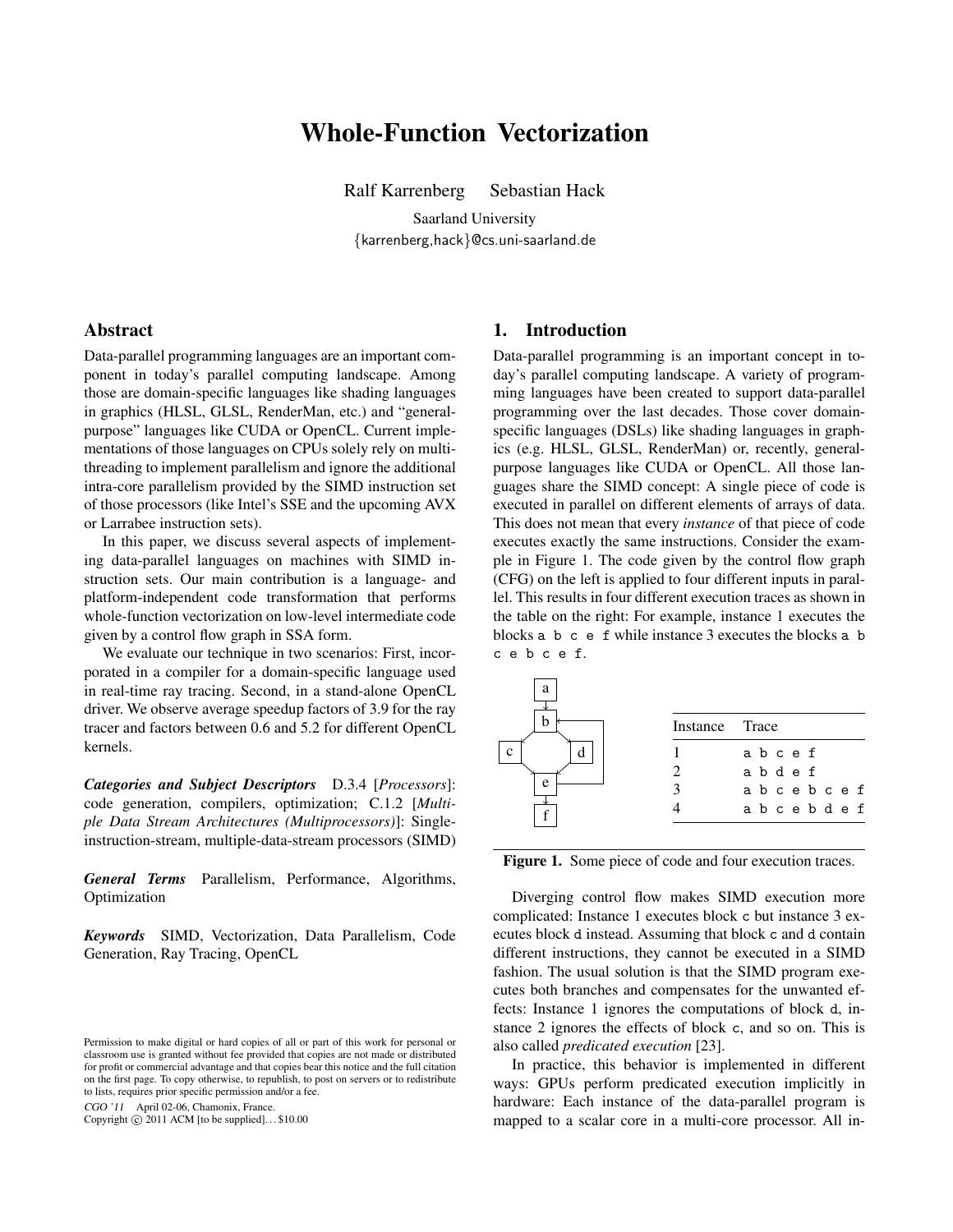stances are executed in lock step. A central control unit stalls a processor on code regions where its instance is inactive.

This paper is concerned with the implementation of dataparallel languages on processors that require *explicit* vectorization. Such processors have vector register files and dedicated SIMD instructions (e.g. Intel's SSE and IBM's AltiVec instruction sets). The current register size is 16 bytes (SSE, AltiVec), with 32 bytes (AVX) and 64 bytes (LRBni, Larrabee new instructions) on the horizon. The ubiquity of vector instruction sets and the increase of the vector width in future architectures motivates the investigation of implementing data-parallel programs on these architectures.

To use SIMD instructions in the presence of diverging control flow, the programmer or the *compiler* has to replace control flow by data flow [2]. For code without loops, this is commonly called *if conversion*. For example, consider the function f in Figure 2 and its version without control flow f'. The function select chooses, dependent on the mask value, either s or t. The function f sse in Figure 2 shows how a C/C++ programmer would implement a vectorized variant of the same code using intrinsics for Intel's SSE instruction set.

There exist several approaches that convert control flow into data flow to perform vectorization (Section 5 discusses related work in further detail). Those approaches typically originate from the parallel computing community, where parallelization is performed early in the compilation process; often already on the source level. This has two major disadvantages:

- 1. By transforming control flow to data flow too early in the compilation process, all analyses and optimizations in the compiler that make use of control flow information are rendered useless. These analyses (for example conditional constant propagation or loop invariant code motion) would need to be rewritten to be able to analyze the predicated vector code.
- 2. Modern compiler infrastructures use virtual instruction sets as a code exchange format (for example LLVM bitcode [18] or Nvidia's PTX) to decouple front ends from code generators. Those representations commonly use control flow graphs of instructions to represent the code. Performing control to data flow conversion already in the front end destroys the portability of the generated code for two reasons: First, the transformation would need to be undone to use the code for architectures that do not require control to data flow conversion. Second, even if the target architecture requires control flow conversion, the front end would need to address several architectural parameters like the vector width and details about the implementation of masking (see Section 2). Thus, the code is no longer portable.

## 1.1 Contributions

We argue that vectorization should be performed late in the compilation process. We present a code transformation that performs control to data flow conversion on code represented in nowadays common intermediate representations such as LLVM bitcode. More specifically, we cast vectorization as a program transformation from (and to) control-flow graphs in static single assignment (SSA) [4] form. In summary, we make the following contributions:

- We present a whole-function vectorization transformation of SSA-form control flow graphs for processors with SIMD instructions. SSA is particularly useful for vectorization for those processors because  $\phi$ -functions give the locations where blending code (see the select instruction in Figure 2) has to be placed. Furthermore, we maintain the SSA form during our transformation.
- We present a pass that generates predicated code for *arbitrary* control flow on architectures without hardware support for predicated execution by carefully placing blend operations.
- We present a data flow analysis that identifies certain constraints on the values of variables in different parallel instances. This helps to respect the alignment and consecutiveness restrictions of the memory access instructions of today's SIMD architectures. Furthermore, computations that produce the same value in every instance do not need to be vectorized and can remain scalar.
- We implemented our algorithm in the LLVM compiler infrastructure and evaluated it in two practical scenarios. First, we added it to a compiler for the RenderMan shading language, a computer graphics DSL that is widely used for visual effects in the movie industry, and performed experiments with a real-time ray tracer. Second, we implemented a prototypical OpenCL driver that uses the presented vectorization algorithm. We show an average speedup of 3.9 for the ray tracer and speedups between 0.6 and 5.2 for different OpenCL applications.

#### 1.2 Structure of this Paper

In the next section, we discuss the design features of current SIMD architectures that are relevant for this paper. In Section 3 we briefly outline the data-parallel programs we consider. Section 4 presents the core contribution of this paper, the whole-function vectorization for SSA-form programs. Section 5 discusses related work and Section 6 presents our experimental evaluation.

# 2. SIMD Instruction Sets

In this section, we discuss the implications of the design of SIMD instruction sets on the implementation of data-parallel languages. Usually, the SIMD unit has SIMD registers of a certain bit width (e.g. 128 for SSE). One such register holds a vector of values of the same type. Different instruction sets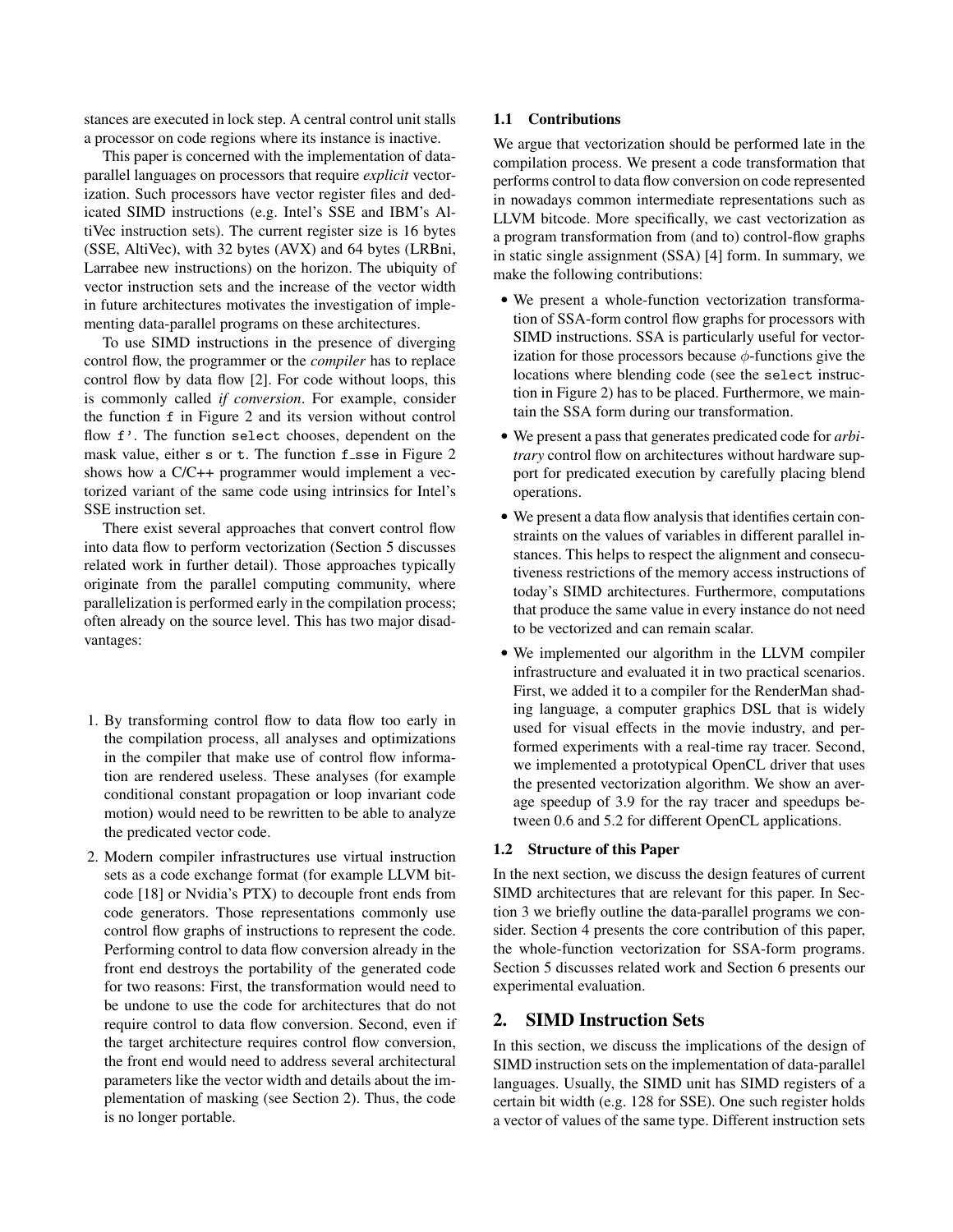| float $f(f$ loat a, float b) { | float $f'(float a, float b)$ {   | $_{-}m128 f_{-}sse(_{-}m128 a, _-m128 b)$ {    |
|--------------------------------|----------------------------------|------------------------------------------------|
| float $r$ ;                    | bool mask = $a > b$ ;            | $_{2}m128$ mask = $_{mm\_cmpgt\_ps(a, b)}$ ;   |
| if $(a > b)$ $r = a + 1$ ;     | float $s = a + 1$ ;              | $_{2}m128$ s = $_{mm\_add\_ps(a, mm\_one)}$ ;  |
| else $r = a - 1$ ;             | float $t = a - 1$ ;              | $_{2}m128$ t = $_{mm\_sub-ps}(a, _{mm\_one});$ |
| return r;                      | float $r = select(maxk, s, t)$ ; | = _mm_blendv_ps(mask, s, t);<br>$\_$ m128 r    |
|                                | return r;                        | return r;                                      |
|                                |                                  |                                                |

Figure 2. A scalar program with control flow  $(f)$ . The same program with control flow replaced by data flow  $(f')$ . An implementation of the latter using SSE intrinsics  $(f<sub>-</sub>sse)$ .

provide support for multiple data types. For example, SSE has comprehensive support to hold either four floats, four ints, or two doubles. Sometimes, other data types (smaller ints) are supported as well. For the ease of presentation, we only regard data types of a fixed, equal size (four bytes). Throughout the paper, we will refer to the number of elements of that type that fit into a single register by the *SIMD width* W.

*Memory Access.* Commonly, a vector value is loaded (stored) by reading (writing) the elements *consecutively* from (to) an *aligned* address. Some instruction sets also allow accessing unaligned addresses. Those accesses are typically slower because they might involve touching multiple cache lines. Furthermore, an access to a potentially unaligned address is usually signalled by using a special instruction, because the aligned load/store instructions raise an exception upon an unaligned access.

Upcoming architectures [26] will also feature gather (scatter) operations that can load (store) from (to) a base address using a vector of (possibly non-consecutive) offsets. On architectures without scatter/gather instructions such non-consecutive accesses are very slow. This is because the vector elements have to be loaded one by one to different registers and incrementally moved into the target register. The *efficient* consecutive access can be seen as a special case of gathering with the index vector  $\langle 0, 1, \ldots, W - 1 \rangle$ . Hence, it will be important for our vectorization pass to track the *consecutiveness* and *alignment* of indices that are used in loads and stores.

*Pointers.* In general it is not portable to store pointers in SIMD registers. In the case of SSE, one could put 4 pointers into a SIMD register in 32 bit mode. If the processor executes in 64 bit mode, only 2 pointers could be put into a SSE register. Therefore, instructions that use pointers in SIMD registers are uncommon.

*Masking.* As presented in the introduction, vectorization translates control flow to data flow. An instance potentially executes code that it would not have executed in the scalar version of the program using control flow. Thus, the effects of these computations have to be undone. This is done by masking. In the vectorized program, the control condition is made explicit as a vector of masks. The select function

that is introduced by the control to data flow conversion uses that mask to *blend* two values at former control flow joins. Consider again the SSE code in Figure 2. Assume that the comparison (\_mm\_cmpgt\_ps) produces the mask

 $\langle$  FFFFFFFF<sub>16</sub> 00000000<sub>16</sub> 000000000<sub>16</sub> FFFFFFFF<sub>16</sub>  $\rangle$ 

for some program execution. By performing

 $(mask & s)$  |  $(mask & t)$ 

implemented by \_mm\_blendv\_ps the variable r contains the correct values for every instance: Instances 0 and 3 contain the value of a and instances 1 and 2 the value of b.

Some architectures, e.g. Larrabee, have a dedicated mask register file to store those masks. Furthermore, every instruction can be given a mask register that controls which vector elements of the target registers shall be affected by the instruction. This makes explicit blending using select instructions unnecessary.

For operations that can produce side-effects, masking out results afterwards is not enough: their execution for inactive instances has to be prevented. This is achieved by splitting up the operation into scalar, sequential executions guarded by if-statements (see Section 4.7).

## 3. Data-Parallel Programs

Our model of a data-parallel program is close to the one of CUDA and OpenCL. In our setting, a data-parallel program is given by a function  $f$ . Executing the data-parallel program f means executing N instances of f. The temporal order of those instances is unspecified. Moreover, some of them can run in parallel. Every instance of  $f$  obtains the number of the instance as a parameter called the *instance ID* tid. The values of tid are pairwise different for every instance of f and range from 0 to  $N$ .

A straightforward implementation that already exploits some parallelism subdivides the instance ID range into T equally-sized parts and distributes those among  $T$  threads (cores). Inside a thread,  $N/T$  instances of f run sequentially. In this paper, we also want to exploit intra-core parallelism by vector instructions. Hence, we are going to transform  $f$ into a function  $\bar{f}$  that executes W instances simultaneously, where  $W$  is the width of the processor's SIMD registers: we vectorize the *whole function* f. A multi-threaded implementation then applies  $\bar{f}(N/W)/T$  times sequentially per thread: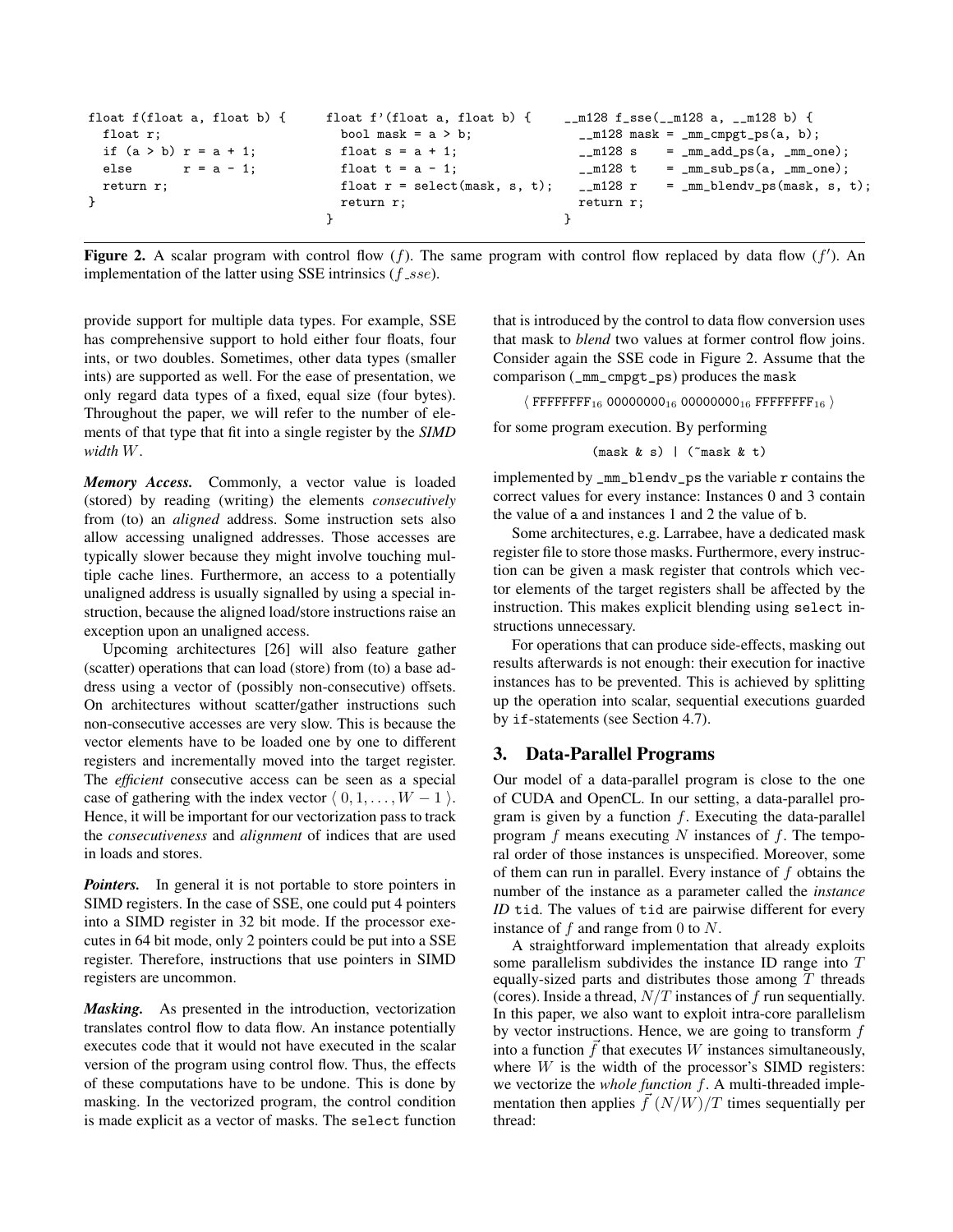```
void apply(vec_func f, input d, int thread, int N) {
int simd_instances = N / W;
int int inst_per_th = simd_instances / T;
int start = thread * inst_per_th;
int stop = start + inst_per_th;
for (int tid = start; tid < stop; tid += W)
  f(tid, d):
// run rest, if N % W = 0}
```
Note that multi-threading among different cores is orthogonal to SIMD vectorization and is disregarded from now on.

#### 3.1 Program Representation

We consider f to be given in a *typed* low-level representation. A function is represented as a control flow graph of instructions. Furthermore, we require that  $f$  is in SSA form, that is every variable has a single static assignment and every use of a variable is dominated by its definition. A prominent example of such a program representation is LLVM bitcode [18] which we also use in our evaluation (Section 6). We will restrict ourselves to a subset of a language that contains only the relevant elements for this paper. Figure 3 shows its types and instructions. Other instructions, such as jumps or arithmetic and comparison operators are straightforward and omitted for the sake of brevity.

| Types        |      |        | $\tau = \text{unit}  \beta \nu \pi$                |
|--------------|------|--------|----------------------------------------------------|
|              |      |        | $\beta = \text{bool}  \overrightarrow{bool} $      |
|              |      |        | $\pi = \nu  \pi*$                                  |
|              |      |        | $\nu = \sigma  \vec{\sigma} $                      |
|              |      |        | $\sigma$ = int   float                             |
|              |      |        |                                                    |
| Instructions |      |        | load : $\pi * \rightarrow \pi$                     |
|              |      |        | store : $\pi * \times \pi \rightarrow \text{unit}$ |
|              |      |        | gep : $\pi * \times int \rightarrow \pi *$         |
|              | arg: |        | int $\rightarrow \pi$                              |
|              |      |        | phi : $\pi \times \pi \to \pi$                     |
|              | tid  | $\sim$ | int                                                |
|              |      |        |                                                    |



This program representation reflects today's consensus of instruction set architectures well. Scalar data types (int and float) also exist in a vectorized form  $(\vec{\sigma})$ . However, there are *no vectors of pointers.* The gep instruction ("get element pointer") performs address arithmetic and can thus not be vectorized. load (store) takes a base address and reads (writes) the elements of the vector consecutively from (to) this address. The bool type is special (we do not allow taking pointers of it) because its representation differs on SIMD architectures with implicit and explicit blending (see Section 2).

The function tid returns the instance ID of the running instance (see above). phi represents the usual  $\phi$ -function from SSA. arg(i) accesses the *i*-th argument to f. We assume that all pointer arguments to  $f$  are aligned to the SIMD register size.

# 4. Whole-Function Vectorization

The whole-function vectorization algorithm (short: the *vectorizer*) consists of six phases:

- 1. Preparatory transformations (Section 4.1).
- 2. Vectorization analysis (Section 4.2).
- 3. Mask generation (Section 4.3).
- 4. Select generation (Section 4.4).
- 5. CFG linearization (Section 4.5).
- 6. Instruction vectorization (Section 4.7).

### 4.1 Preparatory Transformations

Before vectorization, a few preparatory transformations are performed. Most notably, loops are simplified to ensure that each loop has exactly one incoming edge and one backedge. This guarantees the existence of a unique loop header, a unique loop pre-header (the block from which the loop is entered) and a unique loop latch (the block from which an edge leads back to the header). Section 4.6 describes how the algorithm works on graphs with irreducible control-flow.

#### 4.2 Vectorization Analysis

Most instructions can be simply vectorized by exchanging them with their vector counterparts (e.g. an add is turned into a vector add). However, current SIMD architectures and our language (see Section 3.1) have instructions for address arithmetic (gep) and memory access (load/store) that take vectors of addresses. A simple approach would split the vector containing the offsets apart, duplicate the scalar code W times, and insert the results back into a vector.

However, we can do better. Before vectorizing, we perform a simple forward data flow analysis to infer invariants on the *shapes* of the vectorized variables. For example, if we can prove that the base address plus the offset used by a gep contains the same value in every instance, we do not need to duplicate the gep and a possibly following memory access instruction. In that case we can load the value as a scalar and *broadcast* it to a vector when needed.

A more common example are vector elements with consecutive values. Assume we have a base address and know that the values of the offsets are consecutive for consecutive instance IDs. Putting the offsets in a vector yields  $\langle n, n+1, \ldots, n+W-1 \rangle$ . Using such an offset vector in a gep gives a vector of consecutive addresses. Thus, the vector load and store instructions, which load the vector elements consecutively, can be used directly.

Our analysis tracks the following information for each variable: Does the variable contain consecutive values for consecutive instances (c) and is it aligned to the SIMD width (ca)? The latter allows to use the faster, aligned memory instructions. The former still avoids splitting but needs unaligned memory accesses.

Furthermore, it is also important if a variable contains the same value (s) for every instance and if this value is a multiple of the SIMD width (sa). Such a variable can be kept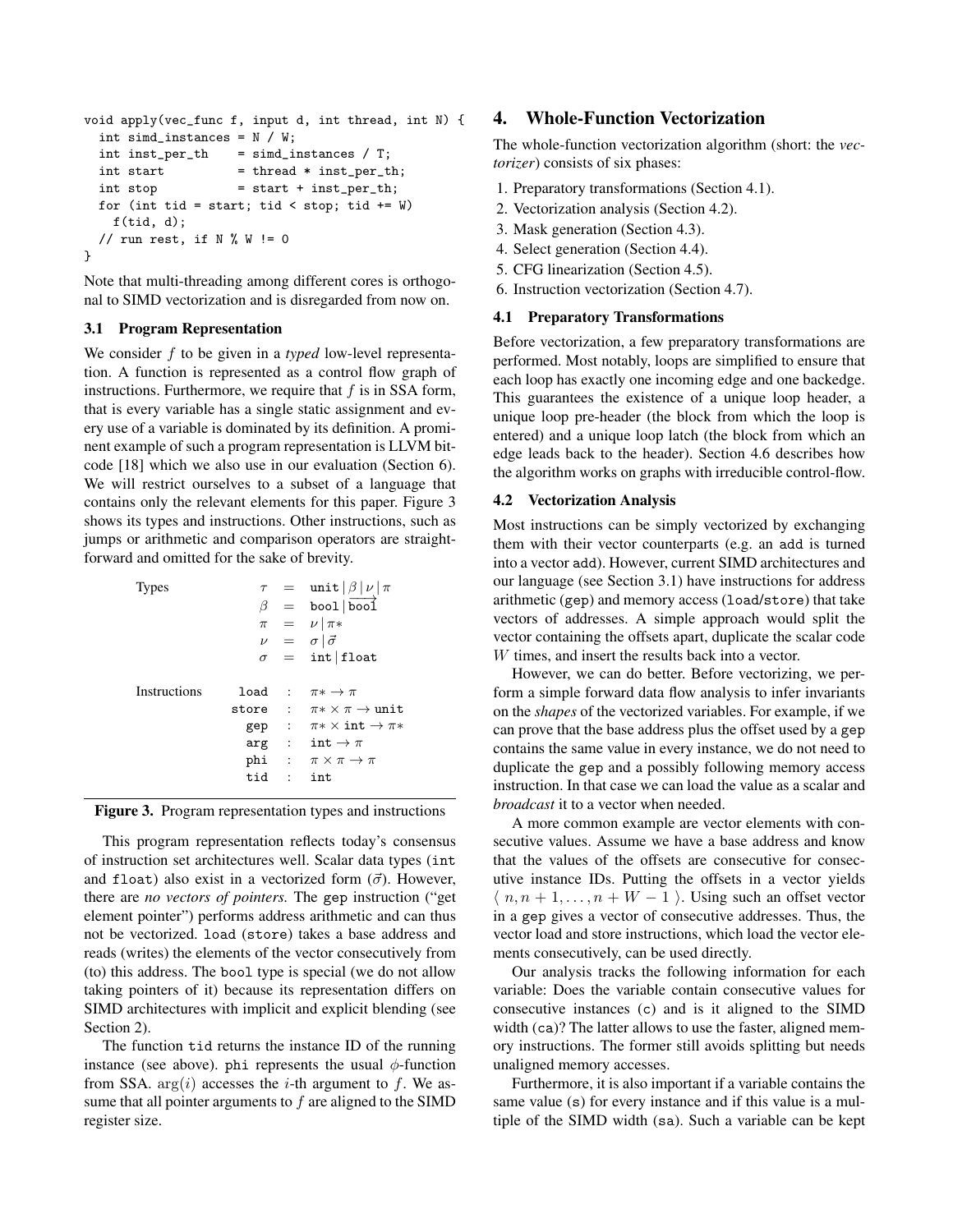|    |    |    | Element   Property  |
|----|----|----|---------------------|
|    |    | C. | consecutive         |
|    |    | ca | consecutive aligned |
| са | sa | s  | same value          |
|    |    | sa | same value aligned  |
|    |    |    |                     |

(a) Hasse diagram of the lattice  $\mathbb L$ 

| Element                                                                      | Shape of Vector                                                                    | Example                  |  |  |
|------------------------------------------------------------------------------|------------------------------------------------------------------------------------|--------------------------|--|--|
| C                                                                            |                                                                                    | (3, 4, 5, 6)             |  |  |
| ca                                                                           | $\langle n, n+1, \ldots, n+W-1 \rangle$<br>$\langle m, m+1, \ldots, m+W-1 \rangle$ | (0,1,2,3)                |  |  |
| s                                                                            | $\langle\,x,x,\ldots,x\,\rangle$                                                   | $\langle 7,7,7,7\rangle$ |  |  |
| sa                                                                           | $\langle m,m,\ldots,m\rangle$                                                      | (4, 4, 4, 4)             |  |  |
| $n \in \texttt{int}, m = n \cdot W, x \in \{\texttt{int}, \texttt{float}\}\$ |                                                                                    |                          |  |  |
| (b) Concrete value examples                                                  |                                                                                    |                          |  |  |

**Figure 4.** The vectorization analysis lattice  $\mathbb{L}$ . The lattice is lifted to a function space whose elements map variables to elements of L. Note that our notation uses the join, not meet style, i.e.  $\top$  is least informative.

scalar and broadcasted into a vector when needed. Furthermore, adding the same value to a vector containing consecutive values maintains consecutiveness (equally for alignment). If nothing can be said about the shape of a vector, the analysis value is  $\top$ . Figure 4 shows the corresponding lattice.

Figure 5 shows the transfer functions  $\llbracket \cdot \rrbracket^* : (Vars \rightarrow \mathbb{R})$  $\mathbb{L}$ )  $\rightarrow$  (*Vars*  $\rightarrow$   $\mathbb{L}$ ) of our analysis. The function a is the analysis information that maps variables to lattice elements. The notation  $a \mid v \mapsto l$  stands for

$$
\lambda w. \begin{cases} l & \text{if } v = w \\ a(w) & \text{otherwise} \end{cases}
$$

The function tid produces values that are consecutive and aligned. This is because  $\bar{f}$  does the work of W consecutive instances of  $f$ . Furthermore, the ID of the first instance is always divisible by  $W$ . Assigning constants creates  $s$  values; an integer constant divisible by  $W$  creates an sa value. Because the arguments to  $f$  are the same for every instance, arg returns s or sa in the case of pointer arguments. This implies that the caller of the data-parallel program has to align data to which pointers are passed on SIMD register boundaries. A load is s if the address is the same for all instances (s or sa). Additive and multiplicative operators propagate the information accordingly. The phi-operation joins the data flow values. All other operators only keep the same-value information if possible to avoid premature broadcasting.

Manual inspection yields that  $\llbracket \cdot \rrbracket^{\sharp}$  is monotone. Hence, usual fixed algorithms converge. The initial value on the usual fixpoint algorithms converge. The initial value on each program point is  $\perp$ .

Transfer functions for miscellaneous instructions:

 $\pm$ 

$$
[v \leftarrow \text{tid}]^{\sharp}a = a | v \mapsto \text{ca}
$$
  

$$
[v \leftarrow x \in \text{float}]^{\sharp}a = a | v \mapsto \text{s}
$$
  

$$
[v \leftarrow \text{phi}(x, y)]^{\sharp}a = a | v \mapsto x \sqcup y
$$
  

$$
[v \leftarrow n \in \text{int}]^{\sharp}a = a | v \mapsto \begin{cases} \text{sa} & \text{if } n = mW, m \in \mathbb{N} \\ \text{s} & \text{otherwise} \end{cases}
$$
  

$$
[v \leftarrow \text{load}(d)]^{\sharp}a = a | v \mapsto \begin{cases} \text{s} & \text{if } f(d) \in \{\text{s}, \text{sa}\} \\ \top & \text{otherwise} \end{cases}
$$
  

$$
[v \leftarrow \text{arg}(i)]^{\sharp}a = a | v \mapsto \begin{cases} \text{sa} & \text{if } i \text{-th arg is pointer} \\ \text{s} & \text{otherwise} \end{cases}
$$

Additive operator  $oplus \in \{add, sub, gep\}$ :

$$
[v \leftarrow \oplus (x, y)]^{\sharp} a = a | v \mapsto \begin{array}{c|c} \hline a(x), a(y) & \text{sa} & \text{s} & \text{ca} & \text{c} & \text{T} \\ \hline \text{sa} & \text{sa} & \text{s} & \text{ca} & \text{c} & \text{T} \\ \text{ca} & & & & \text{T} & \text{T} \\ & & & & & \text{T} & \text{T} \\ & & & & & \text{T} & \text{T} \\ & & & & & & \text{T} & \text{T} \\ \hline \end{array}
$$

Multiplication:

$$
[\![v \leftarrow \texttt{mul}(x, y)]\!]^{\sharp} a = a \mid v \mapsto \begin{array}{|c|c|c|} \hline a(x), a(y) & \texttt{sa} & \texttt{s} \\ \hline \texttt{sa} & \texttt{sa} & \texttt{sa} & \texttt{else} \end{array} \text{ else } \top
$$

Other arithmetic and comparison operators:

$$
[\![v \leftarrow \mathtt{op}(x,y)]\!]^\sharp a = a \mid v \mapsto \begin{array}{|c|c|} \hline a(x),a(y) & \texttt{sa} & \texttt{s} \\ \hline \mathtt{sa} & \mathtt{s} & \mathtt{s} \\ \hline \mathtt{s} & \mathtt{s} & \mathtt{s} \end{array} \text{ else } \top
$$

For the sake of simplicity, we skipped function values with  $\perp$ arguments. They all yield  $\perp$ .

Figure 5. Transfer Functions.

#### 4.3 Mask Generation

As already mentioned, control flow may diverge because a condition might be true for some scalar instances and false for others. Consequently, *all* code is executed. The explicit transfer of control is modeled by mask variables (short: masks, also often called *predicates*) on control-flow edges. If a mask of a CFG edge  $B \to B'$  is set to true at position  $i$ , then the  $i$ -th instance of the code took the branch from  $B$  to  $B'$ . Thus, the mask denotes which elements in a vector contain valid data on the corresponding control-flow edge.

The edge masks implicitly define entry masks on blocks: The entry mask of a block is either the disjunction of the masks of all incoming edges or—in case of a loop header—a  $\phi$ -function with incoming values from the loop's pre-header and latch. The masks of the control-flow edges leaving a block are given by the block entry mask and a potential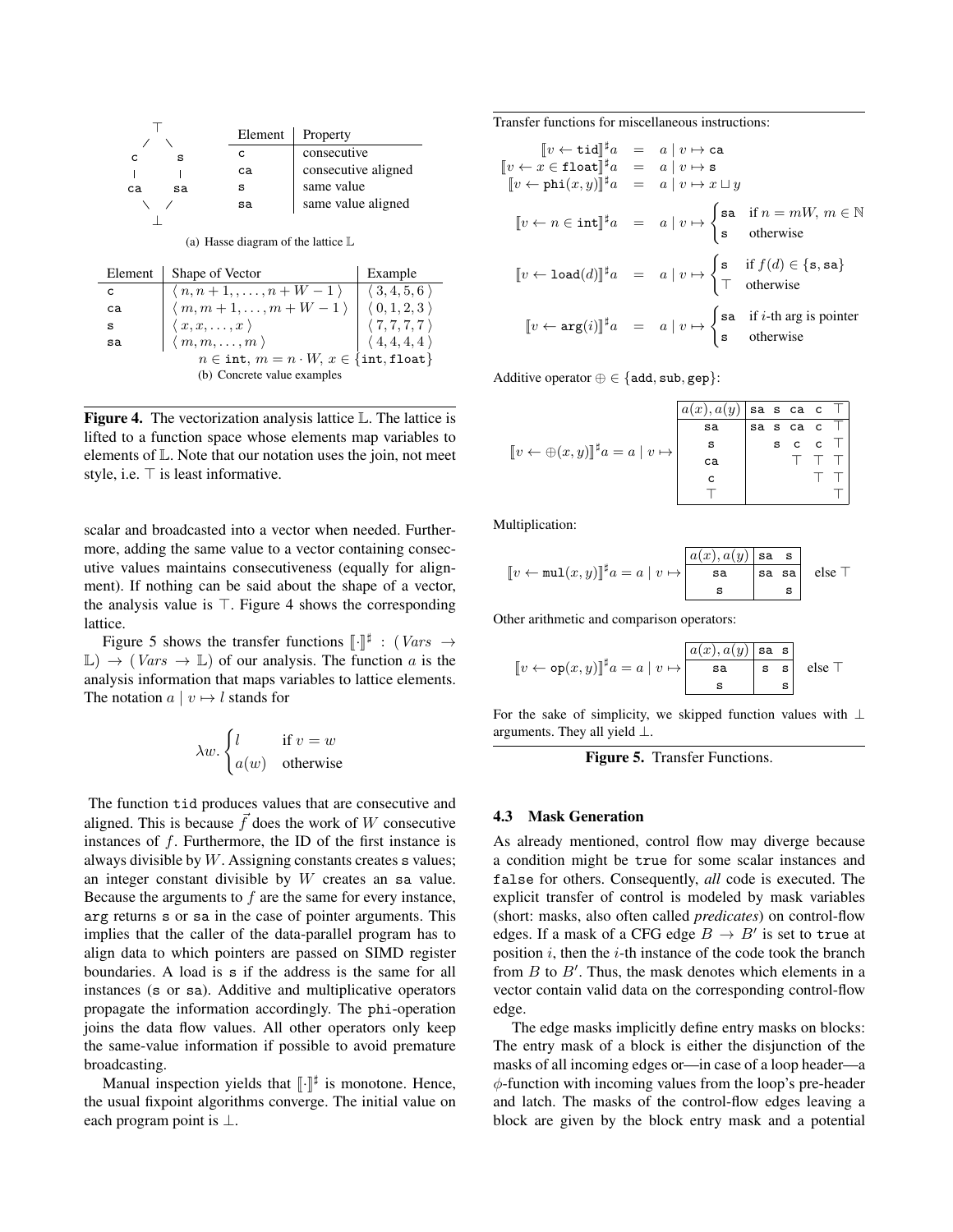

Figure 6. Edge and block entry masks.  $m_A$ ,  $m_B$ , and  $m_C$ are the entry masks of the corresponding blocks A, B, and C.  $m_{A\rightarrow B}$ ,  $m_{A\rightarrow C}$ , and  $m_{B\rightarrow C}$  are the block exit masks connected to the edges  $A \to B$ ,  $A \to C$ , and  $B \to C$ .

conditional. If a block exits with an unconditional branch, the mask of its single exit-edge is equal to the entry mask. If the exit branch is conditional, the exit mask of the "true edge" of the block is the conjunction of its entry mask and the branch condition. The exit mask of the "false edge" is the conjunction of the entry mask and the negated branch condition. Figure 6 shows three basic blocks  $A, B, C$  with corresponding block entry masks  $(m_A, \dots)$  and edge masks  $(m_{A\rightarrow B}, \dots).$ 

*Loop Masks.* Each loop has to maintain a mask that is true for all instances that are still active in the loop. The loop can only be exited when this mask is false for *all* instances. Therefore, a special φ-function—the *loop mask*  $phi$ —is generated in the loop header ( $m_B$  in Figure 7). Its first incoming value is the mask of the incoming edge from the pre-header, the second value is the mask of the loopbackedge.

Loops with multiple exits require additional masks for *each* exit. These *loop-exit masks* store which instances left the loop over the corresponding edge and replace the former mask of that exit-edge. They are maintained by two instructions: a mask update operation ( $m_{exit}$ ) and a  $\phi$ -function in the loop header  $(m_{phi})$ . The update operation is the disjunction of the corresponding edge's mask and the  $\phi$ -function. The  $\phi$ -function has one incoming value from the pre-header and one from the latch. The value coming from the latch is the result of the update operation. The value coming from the pre-header is an empty mask (all elements set to false) if the loop is a top-level loop. If the loop is nested, it uses the corresponding loop mask  $\phi$ -function of the parent loop.

After mask generation, each loop exit has exactly one update operation located right before the exit branch and one  $\phi$ -function in the header of each loop that is left.

Finally, a *combined loop-exit mask* is required for select generation (see Section 4.4). This mask combines all information about instances that left the loop in the *current* iteration. In case of a loop that contains more nested loops, the current iteration of the parent includes all iterations of all nested loops. Thus, the combined loop-exit mask is a disjunction of all accumulated loop-exit masks of exits from nested loops and the exit conditions of exits from the current loop.

#### 4.4 Select Generation

Linearization of control-flow is only possible if results of inactive instances are discarded. This is achieved by inserting *blend operations* at control-flow join points and loop latches. Each  $\phi$ -function in the original CFG that is not in a loop header is replaced by a select instruction.  $\phi$ -functions with n incoming values are transformed into series of  $n - 1$  connected select instructions.

*Loop Blending.* Additionally, each loop requires *result vectors* in order to conserve the *loop live values* of instances that leave the loop early.

*Loop live values* are those values that are *live across loop boundaries*. A value is defined as *live across loop boundaries* if it is used either in a subsequent iteration or outside the loop.

For each loop live value, a result vector that is maintained by two instructions—a  $\phi$ -function and an update operation—is introduced. The result update operation is a select which blends the result- $\phi$ -function and the corresponding live value depending on the combined loop-exit mask. This way, the result vector is updated only if one or more instances left the loop in the *current* iteration. All blend operations are performed in the loop latch (right before branching back to the loop header) and use the combined loop-exit mask as their condition. This enables us to only insert one select instruction for each loop live value per loop, regardless of the number of loop-exits. The result- $\phi$ -function is placed in the header of each nested loop and has two incoming values. The incoming value from the loop pre-header is undefined for top-level loops (there is no result until the loop has iterated at least once). For nested loops, the incoming value is the parent loop's result- $\phi$ -function of the current loop live value. The incoming value from the loop latch is the result update operation.

The usage of result vectors enables us to vectorize all kinds of loops. This especially includes control-flow with multiple nesting levels, multiple exits and edges exiting multiple loops. Figure 7 shows an example of mask and select operations in a loop.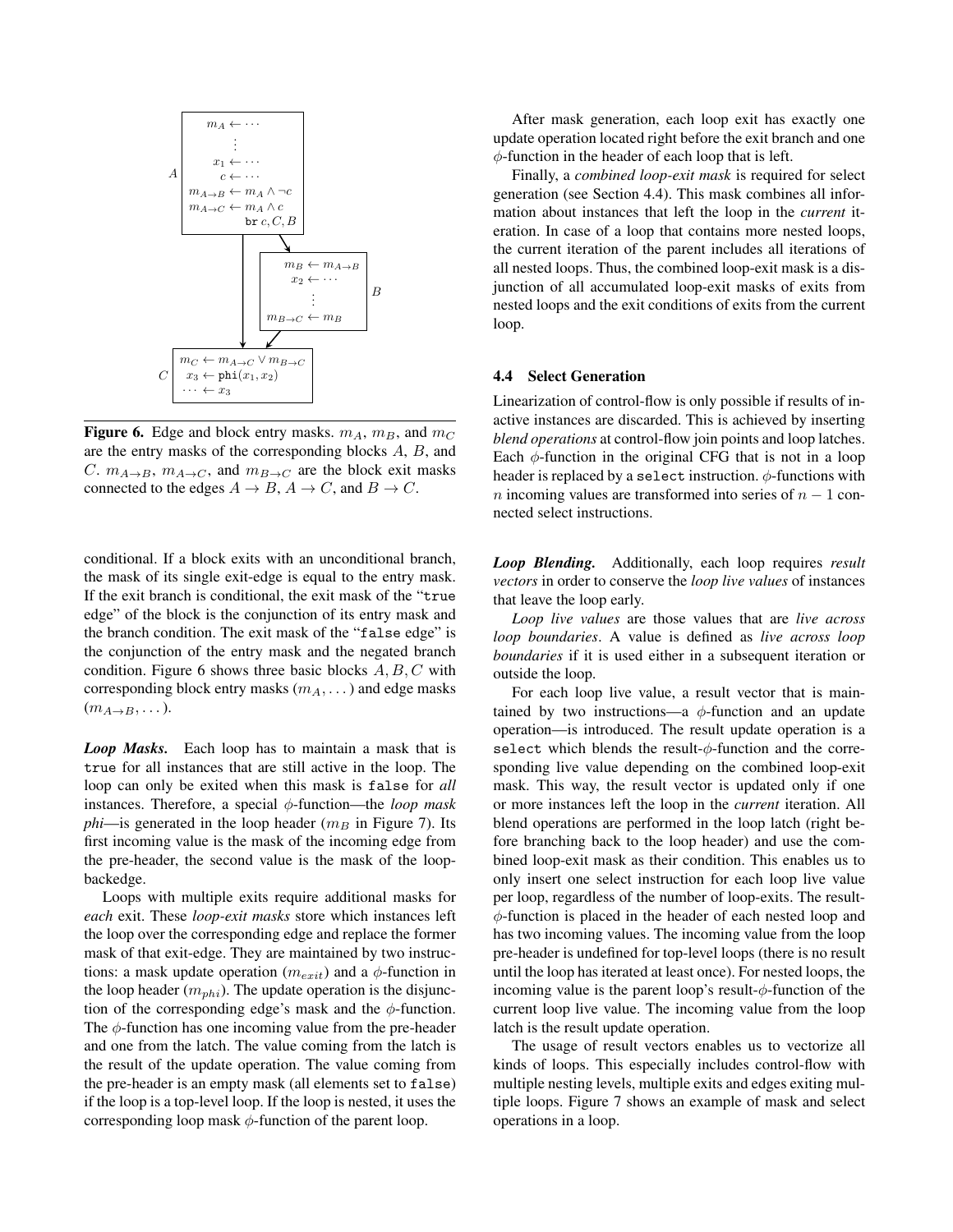

Figure 7. Mask and select generation for a loop. In general, each exit is assigned a mask operation  $m_{exit}$  and a  $\phi$ function  $m_{phi}$ . The mask operation updates the exit mask by setting elements of instances that leave the loop in the current iteration to true. The  $\phi$ -function holds the current exit mask. Note that, after this pass, the mask of the edge  $B \to C$ is  $m_{exit}$  instead of  $m_{B\rightarrow C}$ . The select  $r'_x$  in the latch and the  $\phi$ -function  $r_x$  form the *result vector* of loop live value  $x$ . Each time an instance leaves the loop, the corresponding element of  $x$  is blended into the result vector.

#### 4.5 CFG Linearization

After all mask and select operations are inserted, all control flow, except for loop backedges, is effectively encoded by data flow and can thus be removed. To this end, the basic blocks have to be put into a sequence that preserves the execution order of the original CFG G: If a block A executed before  $B$  in every possible execution of  $G$ , then  $A$  has to be in front of  $B$  in the flattened CFG  $G'$ . If the CFG splits up into two paths, one path is chosen to be executed entirely before the other.

The decision which path to execute first is currently nondeterministic. Employing a special heuristic instead is likely to improve the generated code. Such a heuristic can e.g. take into account the code size or register pressure of the different paths.

The ordering is determined by topologically sorting the blocks recursively over the loop tree of G. The result is a CFG that only has conditional branches remaining at loop exits and unconditional branches at loop entries. All other branches can be removed. Figure 8 shows the flattened CFG of the example in Figure 6.

$$
m_A \leftarrow
$$
\n
$$
\vdots
$$
\n
$$
x_1 \leftarrow \cdots
$$
\n
$$
c \leftarrow \cdots
$$
\n
$$
m_{A \to B} \leftarrow m_A \land \neg c
$$
\n
$$
m_{A \to C} \leftarrow m_A \land c
$$
\n
$$
m_B \leftarrow m_{A \to B}
$$
\n
$$
x_2 \leftarrow \cdots
$$
\n
$$
\vdots
$$
\n
$$
m_B \leftarrow m_{A \to C} \lor m_{B \to C}
$$
\n
$$
\vdots
$$
\n
$$
m_C \leftarrow m_{A \to C} \lor m_{B \to C}
$$
\n
$$
x_3 \leftarrow \text{select}(m_{A \to C}, x_1, x_2)
$$
\n
$$
\cdots \leftarrow x_3
$$

Figure 8. The flattened control-flow of Figure 6 with value blending.

Note that our vectorization analysis (Section 4.2) allows us to exclude regions of the CFG from linearization that are entirely marked as s ("same value"). For such regions, complete linearization is not likely to improve runtime performance. Analogously, we also do not have to generate select statements, so that such regions basically remain untouched.

For linearized regions, an optimization similar to *branchon-superword-condition-codes (BOSCC)* [27] can be applied. Such a technique reintroduces branches after linearization to skip blocks of instructions if a mask is true or false for *all* instances.

#### 4.6 Irreducible Control-Flow

If the CFG of a function is irreducible (e.g. if there is a loop that has more than one header), the commonly used technique for many program analysis algorithms is to apply node splitting [14] to transform the CFG into reducible code before the analysis. However, this can result in an exponential blowup of the code size [8].

Our algorithm is able to deal with irreducible control-flow without code duplication: During CFG linearization, one of the headers of an irreducible loop has to be chosen to be the *primary* header. This results in only the mask of the incoming edge of this header being updated in every iteration, entry masks from the other headers remain untouched. If controlflow during a later iteration reaches a join point with one of these headers, the incoming mask might falsely "reactivate" an instance that already left the loop.

In order to handle irreducible control-flow directly, we have to ensure that these masks are joined with the loop mask *in the first iteration only*. This is achieved by performing the blend operations at those join points with a modified mask: In the first iteration, the new active mask is given by a disjunction of the current active mask with the incoming mask from the other header. In all subsequent iterations, it is given by a disjunction with false, which means the current loop mask is not modified.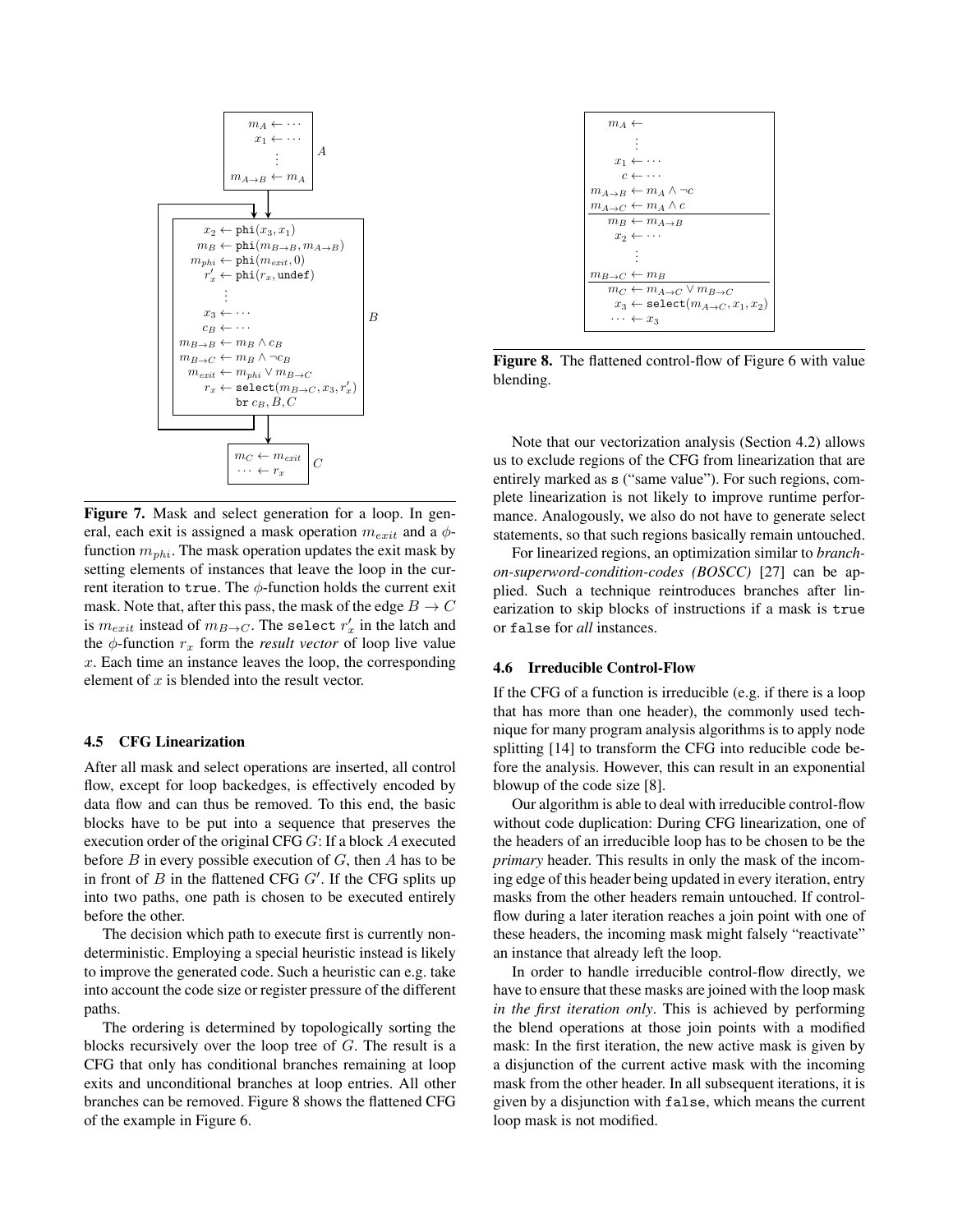## 4.7 Instruction Vectorization

After linearization, the actual transformation into vector code is applied. Vectorizing a single instruction is basically a one-to-one translation from the scalar instruction to its SIMD counterpart. This holds for all instructions except for function calls and memory operations.

If f contains external calls that can not be vectorized, *native* vector-functions can be used. Such functions can either be built-in (such as vectorized variants of sin, sqrt, floor, etc.) or supplied by the user and can receive a mask if required.

If the current mask is not true for all instances, memory operations and calls to external, non-native functions have to be split into W guarded scalar operations. This is because we have to conservatively expect them to produce side effects that we do not want to occur for inactive instances.

For example, a shader might call a renderer to trace a ray (see Section 6) inside the true-part of an if-statement that is not executed by all instances. Similarly, we have to prevent the execution of a store operation for inactive instances. Thus, we have to guard each scalar execution by an if-construct that skips the instruction if the mask of that instance is false. Unfortunately, this involves a lot of extract-, insert-, and branch-operations that reduce the overall benefit of vectorization.

However, we can optimize such a store operation by generating a *load-blend-store* sequence of vector operations that is faster than an if-cascade with scalar stores as described above. Another way to circumvent this issue is hardware support of conditional load/store instructions as e.g. AVX will provide.

Additionally, any memory operation marked as  $\top$  by our data-flow analysis (Section 4.2) has to be split independent of the mask information. This is by reason that we can not guarantee that the addresses of the different instances point to consecutive memory locations. If the operation is marked as c, we can still use unaligned memory access operations.

## 5. Related Work

Generating code for parallel hardware architectures is being studied since the emergence of vector computers and array processors. A lot of research went into parallelizing scientific (Fortran) programs; especially the analysis and automatic transformation of loop nests [3, 10]. Allen et al. [2] pioneered control flow to data flow conversion to help the dependence analyses to cope with more complex control structures. In our setting, we do not have to perform dependence analysis or find any parallelism; it is implicit in the programming model we consider. We use control flow to data flow conversion as a technique to *implement* dataparallel programs on SIMD processors. Furthermore, Allen et al. perform their transformation on the syntax tree level. We however consider control flow to data flow conversion on arbitrary control flow graphs in SSA form.

Another strain of work bases on explicit *instruction-level parallelism (ILP)* for *automatic vectorization*. There, inner loops are unrolled several times such that multiple instances of the same instruction are generated and vectorized. Several authors discuss the issues of this approach with SIMD instruction sets [9, 16, 20, 29]. Since those techniques only consider inner loops, they only vectorize acyclic code regions.

In general, the control-flow conversion of Allen et al. is very similar to our mask generation pass, but it only targets vector machines that support *predicated execution* [23]. Predicated execution is a hardware feature that performs implicit blending of results of operations. For machines without predication, we are the first to show how masking of arbitrary control flow can be implemented using blend operations.

*Superword-level parallelism (SLP)* [17] describes the occurrence of independent isomorphic statements (statements performing the same operations in the same order) inside a basic block, independent of loops. Such statements can be combined to SIMD instructions similar to instructions unrolled inside loops. Shin [28] extended the approach to also work in the presence of control-flow by using predicates. Unfortunately, this technique introduces overhead for the packing and unpacking of vectors that makes the approach unusable for smaller fractions of code. Also, it is restricted to code-regions without loops.

Our approach can be seen as a generalization of *outerloop vectorization (OLV)* [19, 21, 25, 30] that unrolls outer instead of inner loops. However, OLV does not allow for diverging control flow inside the outer loop in contrast to our algorithm.

On the language side, there are many different *dataparallel languages* that automatically compile to parallel and/or vector code, like NESL [7], Ct [13], and CGiS [11]. Modern, GPGPU-oriented languages like CUDA [22] or OpenCL [15] execute code in SIMT (Single Instruction, Multiple Threads) fashion. On a GPU, a thread roughly corresponds to an element in a vector register. To our knowledge, no existing CPU driver for these languages currently employs a technique similar to whole-function vectorization. They solely rely on multi-threading to implement parallelism.

In graphics, there is a number of different *domain-specific languages (DSLs)* that allow the user to program scalar code that is executed in parallel for different input data. RTSL [24] for example lets the user write *shaders* (i.e. functions that describe material properties) in scalar code that is automatically transformed to vector code usable by packet ray tracing systems.

Our model of computation is inspired by the GPGPUstyle languages. However, our pass comes so late in the compilation phase (immediately before machine-dependent code generation tasks) that the source language's influence is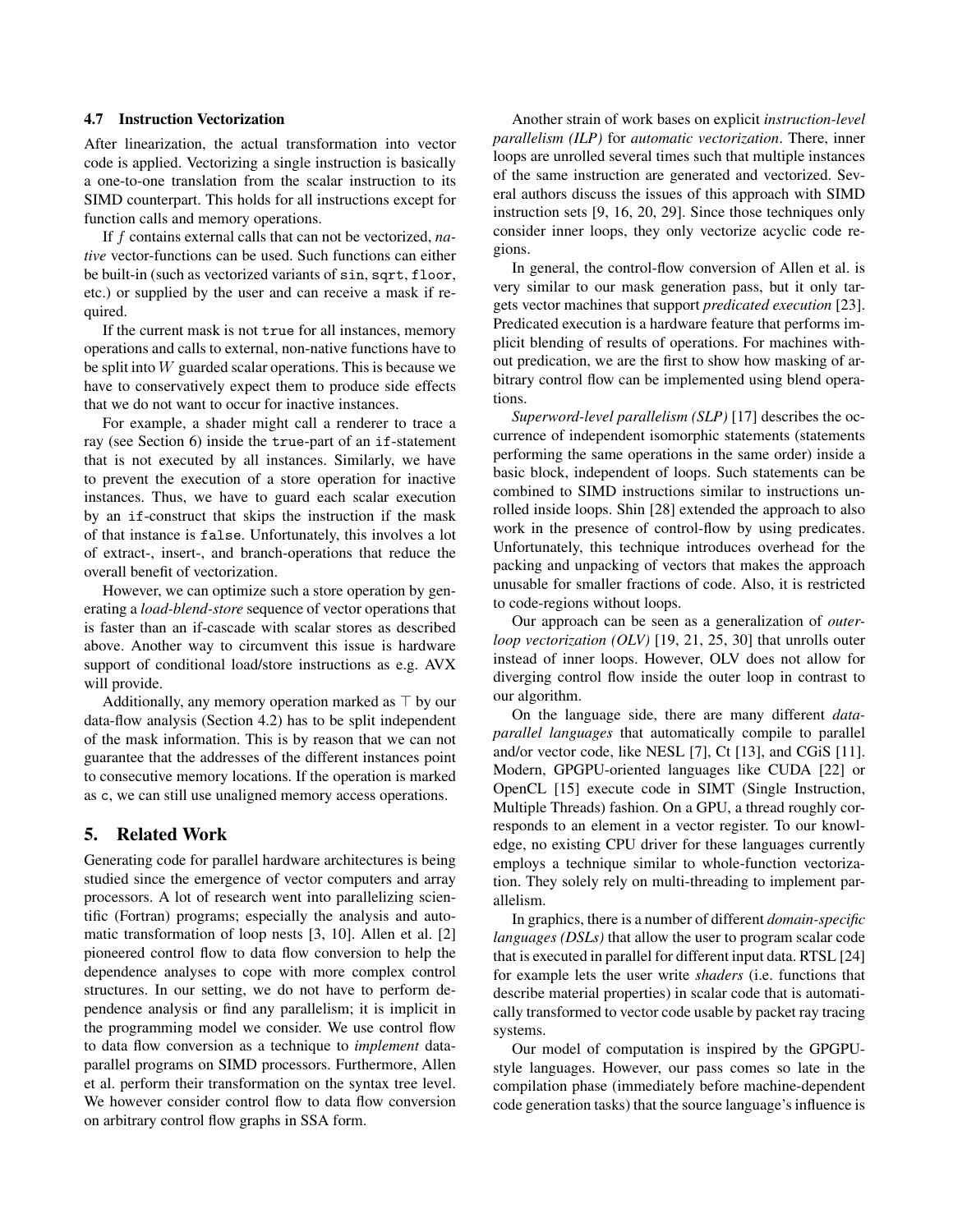negligible. We argue that all languages mentioned here can be mapped to the language core presented in Section 3 and thus can profit from our algorithm. In the following section, we show this for two languages: RenderMan and OpenCL.

# 6. Experimental Evaluation

We implemented the algorithm presented in this paper in the LLVM compiler framework and evaluated the runtime of the vectorized programs in two real-world scenarios: shading in real-time ray tracing and a custom OpenCL driver. All experiments were conducted on a Core 2 Quad at 2.8 GHz with 4 GB of RAM. The vector instruction set is Intel's SSE 4.1 with 4 floats/ints per register. The machine ran in 64 bit mode, thus 16 vector registers were available.

#### 6.1 Vectorized Shaders for Ray Tracing

We integrated our vectorizer into a shading-language compiler for the real-time ray tracer *RTfact* [12] that uses LLVM to compile RenderMan shaders to x86 machine code. Shaders are well-suited for whole-function vectorization. They are very compute-intensive and only perform aligned and consecutive memory accesses. Hence, there is almost no overhead due to splitting vectors.

Table 1 shows the performance of each shader applied to a sphere lit by two point light sources at a resolution of  $512\times512$  pixels. We compare the rendering performance of automatically vectorized shaders against scalar versions of the shader that are executed sequentially.

| $\alpha$ racing a criorimance (rps) |        |        |            |         |  |
|-------------------------------------|--------|--------|------------|---------|--|
| Shader                              | Native | Scalar | Vectorized | Speedup |  |
| Brick                               |        | 8.8    | 31.4       | 3.6x    |  |
| Checker                             | 34.5   | 8.8    | 31.8       | 3.6x    |  |
| Glass                               |        | 0.9    | 4.5        | 5.0x    |  |
| Granite                             |        | 7.2    | 24.6       | 3.4x    |  |
| Parquet                             |        | 4.3    | 18.6       | 4.3x    |  |
| Phong                               | 35.5   | 14.1   | 32.5       | 2.3x    |  |
| Screen                              |        | 4.6    | 22.7       | 4.9x    |  |
| Starball                            |        | 4.5    | 20.0       | 4.4x    |  |
| Venus                               |        | 7.6    | 25.7       | 3.4x    |  |
| Wood                                |        | 4.4    | 19.1       | 4.3x    |  |
|                                     |        |        |            |         |  |

Ray Tracing Performance (fps)

Table 1. Ray tracer performance for ten different shaders [6] in frames per second. "Native" refers to highly optimized, internal SIMD shaders of the renderer.

Average - 6.5 23.3 3.9x

The vectorized versions of the shaders outperform their scalar counterparts by an average factor of 3.9. For some shaders we observe super-linear speedups up to 5.0. This has two reasons: First, the ray tracer internally also works with vectors and needs to split them in the case of *sequential* shading. This overhead is not there in vectorized shading. Second, the data layout used by the ray tracer enables for a

better cache locality in the vectorized case. The whole transformation and compilation process (including LLVM's JIT) takes less than 100ms for any shader. This allows for dynamic recompilation at the runtime of the renderer which is important in graphics. Compared to highly optimized SIMD shaders directly integrated into the renderer we are within 10% of the best possible performance.

#### 6.2 OpenCL

In the second part of our evaluation we built a custom OpenCL [15] driver. We implemented a sufficiently complete fraction of the OpenCL API to run a set of diverse test applications. The driver internally uses LLVM for OpenCLspecific runtime code modification, vectorization, and code generation.

*Vectorization.* Enabling whole-function vectorization in OpenCL requires several program transformations, which we will briefly describe here. A more detailed description of the driver is beyond the scope of this paper.

If the application uses more than one dimension for its input data, the driver has to choose one *SIMD dimension* for vectorization. Depending on the chosen dimension, the kernel has to be adjusted to the modified data size which is now divided by the SIMD width W. Our driver currently always uses the first dimension, but a heuristic that analyses memory accesses via indices given by get\_global\_id() of the different dimensions could by applied instead.

The results of our data-flow analysis (Section 4.2) allow us to optimize frequent cases where consecutive and aligned elements of arrays are accessed using the local ID incremented by a multiple of the local size (which is divisible by  $W$ ).

In order to support OpenCL's barrier()-statement we implemented a synchronization scheme inside our driver that is not thread-based but uses function splitting in a coroutine style. Synchronization is non-trivial because kernels are allowed to synchronize in-between loop iterations, which requires all threads of a group to execute loop iterations in lock-step. Our system avoids costly callbacks to the driver or the operating system and even enables inter-optimization of the required code with the kernel itself.

*Benchmarks.* All the benchmark applications except for AOBench [1] are taken directly from AMD's Stream Software Development Kit [5]. AOBench is a minimal ambient occlusion ray tracer. The SDK serves as the basis for all of our measurements: it is compiled with our OpenCL driver instead of AMD's. We further employ AMD's clc tool to generate LLVM bitcode files from OpenCL code.

Table 2 shows the runtime performance of a diverse set of applications ranging from compute-intensive kernels (e.g. BlackScholes) to kernels that are dominated by memory access operations (e.g. Histogram). This demonstrates that the vectorizer can handle real-world applications, but it also shows its limitations: Other than shaders, OpenCL kernels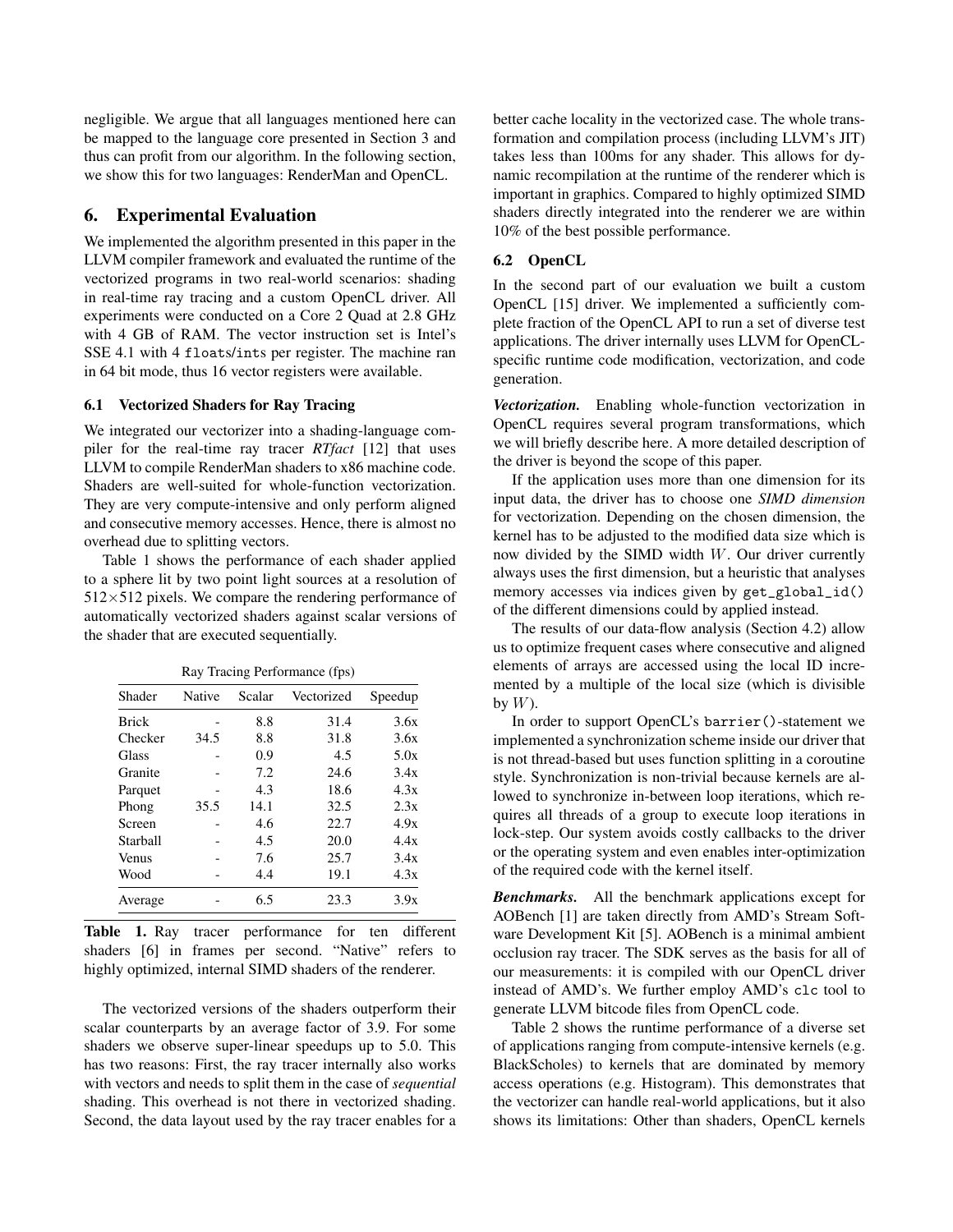OpenCL Kernel Performance (milliseconds)

| Application               | Input Size  | AMD(4) | Scalar $(1)$ | Scalar $(4)$ | Vectorized (1) | Vectorized (4) | Speedup |
|---------------------------|-------------|--------|--------------|--------------|----------------|----------------|---------|
| <b>AOBench</b>            | $1.024^2$   | 5880   | 37037        | 10000        | 24390          | 6250           | 1.5x    |
| <b>BlackScholes</b>       | 65.536      | 70     | 13           | 3.7          | 2.4            | 0.8            | 5.2x    |
| <b>FastWalshTransform</b> | 1,048,576   | 80     | 80           | 33           | 100            | 30             | 0.8x    |
| Histogram                 | $8.192^{2}$ | 120    | 410          | 310          | 710            | 430            | 0.6x    |
| Mandelbrot                | $8.192^2$   | 72800  | 4000         | 1700         | 1800           | 800            | 2.2x    |
| <b>NBody</b>              | 4.096       | 50     | 160          | 50           | 57             | 16             | 2.8x    |
| <b>MatrixTranspose</b>    | $10,000^2$  | 4400   | 1220         | 470          | 900            | 340            | 1.4x    |

Table 2. Average kernel execution times of our OpenCL driver for different applications (100 iterations). Parentheses denote the number of threads used, the speedup refers to scalar against vectorized mode without multi-threading. The column labelled "AMD" denotes the performance of AMD's proprietary OpenCL CPU driver.

frequently modify arrays in a non-consecutive way, which incurs large penalties for splitting vectors and sequential loads and stores. Consequently, benchmarks like FastWalsh-Transform and Histogram, where memory access dominates computation, even slow down with vectorization enabled. On the other hand, vectorization can significantly improve the performance of suitable applications like NBody or Mandelbrot: These benchmarks are very compute-intensive and have no complicated control-flow and no scattering memory accesses patterns. The BlackScholes benchmark additionally is almost branch-free, its memory footprint is minimal, and almost no spilling occurs. This accumulates into a speedup factor of 5.2.

The wide range of observed speedups motivates the development of a heuristic that applies vectorization only to code regions where it seems beneficial. We leave this for future work.

To be able to compare to AMD's reference driver we implemented a naive, unoptimized multi-threading scheme via OpenMP. We do not have any information about AMD's implementation except that it is multi-threaded and also uses LLVM. Nevertheless, note that our custom driver significantly outperforms their driver in all test-cases except Histogram and AOBench. The Mandelbrot benchmark was rewritten in SDK version 2.2 using OpenCL's float4 SIMD datatypes in manually unrolled loops. Although performance improved by over twelve times (6 seconds), the code is hardly readable anymore and much more cumbersome to write (223 compared to 28 lines of code). More importantly, our driver still outperforms it by a factor of 7.5 without putting that strain on the programmer.

# 7. Conclusion

In this paper, we discussed the implementation of dataparallel programs on machines with SIMD instruction sets. We presented an algorithm that vectorizes a function given by an arbitrary control flow graph in SSA form. The algorithm is based on control to data flow conversion and generates efficient blending code for architectures without hardware support for predicated execution.

We furthermore presented a data-flow analysis that determines which code regions have constraints for vectorization concerning alignment and consecutiveness. The analysis yields two main optimizations: First, we can prevent costly vector splits that are due to the limitations of memory access instructions of current SIMD instruction set architectures. Second, our vectorization algorithm can ignore code regions that are proven invariant for all instances of the program, which makes any reconstruction steps unnecessary.

Case studies showcased the applicability of the system: Integrating our technique into a real-time ray tracer provides a linear average speedup of 3.9 over the scalar version. The speedup of an enhanced OpenCL framework depends largely on the target kernels and varies between 0.6 and 5.2.

## Acknowledgments

Ralf Karrenberg is supported by the Cluster of Excellence on Multimodal Computing and Interaction at Saarland University. This project is supported by the Intel Visual Computing Institute Saarbrücken. The authors would like to thank Roland Leißa, Dmitri Rubinstein, and Philipp Slusallek for many interesting and insightful discussions. Furthermore, we thank Daniel Grund, Mark Lacey, Ingo Wald, Sven Woop and the anonymous reviewers for their helpful comments and remarks.

## References

- [1] AOBench. http://lucille.atso-net.jp/blog.
- [2] J. R. Allen, Ken Kennedy, Carrie Porterfield, and Joe Warren. Conversion of control dependence to data dependence. In *POPL*, pages 177–189. ACM, 1983.
- [3] Randy Allen and Ken Kennedy. Automatic translation of FORTRAN programs to vector form. *ACM Trans. Program. Lang. Syst.*, 9(4):491–542, 1987.
- [4] B. Alpern, M. N. Wegman, and F. K. Zadeck. Detecting equality of variables in programs. In *POPL*, pages 1–11. ACM, 1988.
- [5] AMD-ATI. ATI Stream Software Development Kit v2.1. http://developer.amd.com/gpu/atistreamsdk, March 2010.